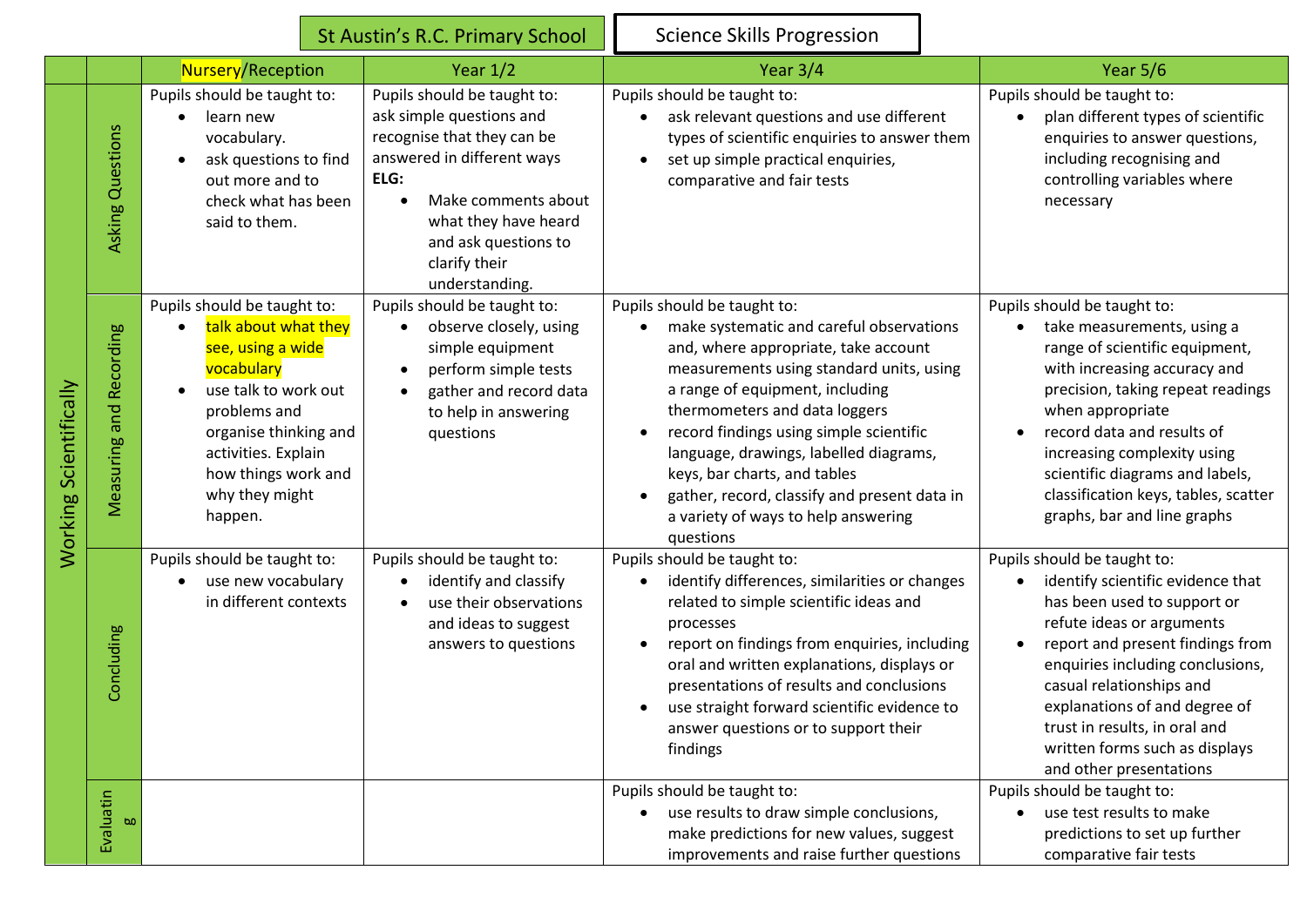|                          | <b>Nursery</b>                                                                                                                                                                                                                                                                                                                                                                                         | Reception                                                                                                                                                                                                                                                                                                                                                                                                                                                                                                                                                                       | Year 1                                                                                                                                                                                                                                                                                                                                                                                                                                                                                                                                              | Year <sub>2</sub>                                                                                                                                                                                                                                                                                                                                                     |
|--------------------------|--------------------------------------------------------------------------------------------------------------------------------------------------------------------------------------------------------------------------------------------------------------------------------------------------------------------------------------------------------------------------------------------------------|---------------------------------------------------------------------------------------------------------------------------------------------------------------------------------------------------------------------------------------------------------------------------------------------------------------------------------------------------------------------------------------------------------------------------------------------------------------------------------------------------------------------------------------------------------------------------------|-----------------------------------------------------------------------------------------------------------------------------------------------------------------------------------------------------------------------------------------------------------------------------------------------------------------------------------------------------------------------------------------------------------------------------------------------------------------------------------------------------------------------------------------------------|-----------------------------------------------------------------------------------------------------------------------------------------------------------------------------------------------------------------------------------------------------------------------------------------------------------------------------------------------------------------------|
| Plants                   | Pupils should be taught to:<br>Plant seeds and care for<br>$\bullet$<br>growing plants<br>Understand the key features<br>$\bullet$<br>of the life cycle of a plant<br>and an animal.                                                                                                                                                                                                                   | Pupils should be taught to:<br>To recognise some<br>similarities and<br>differences between life<br>on earth and life on other<br>planets.<br>Know and talk about the<br>different factors that<br>support their overall health<br>and wellbeing: regular<br>physical activity, healthy<br>eating, tooth brushing,<br>sensible amounts of 'screen                                                                                                                                                                                                                               | Pupils should be taught to:<br>identify and name a variety of<br>common wild and garden<br>plants, including deciduous and<br>evergreen trees<br>identify and describe the basic<br>structure of a variety of<br>common flowering plants,<br>including trees                                                                                                                                                                                                                                                                                        | Pupils should be taught to:<br>observe and describe how seeds and<br>bulbs grow into mature plants<br>find out and describe how plants need<br>water, light and a suitable temperature<br>to grow and stay healthy                                                                                                                                                    |
| Animals including Humans | Pupils should be taught to:<br>Understand 'why' questions,<br>$\bullet$<br>like: "Why do you think the<br>caterpillar got so fat?"<br>Make healthy choices about<br>$\bullet$<br>food, drink, activity and<br>tooth brushing.<br>Begin to make sense of their<br>$\bullet$<br>own life-story and family's<br>history.<br>Understand the key features<br>of the life cycle of a plant<br>and an animal. | time', having a good sleep<br>routine, being a safe<br>pedestrian.<br>ELG:<br>Explore the natural world<br>❖<br>around them, making<br>observations and drawing<br>pictures of animals and<br>plants.<br>Know some similarities and<br>differences between the<br>natural world around them<br>and contrasting<br>environments, drawing on<br>their experiences and what<br>has been read in class.<br>Manage their own basic<br>❖<br>hygiene and personal needs,<br>including dressing, going to<br>the toilet and understanding<br>the importance of healthy<br>food choices. | Pupils should be taught to:<br>identify and name a variety of<br>common animals including fish,<br>amphibians, reptiles, birds and<br>mammals<br>identify and name a variety of<br>common animals that are<br>carnivores, herbivores and<br>omnivores<br>describe and compare the<br>structure of a variety of<br>common animals (fish,<br>amphibians, reptiles, birds and<br>mammals, including pets)<br>identify, name, draw and label<br>the basic parts of the human<br>body and say which part of the<br>body is associated with each<br>sense | Pupils should be taught to:<br>notice that animals, including humans,<br>have offspring which can grow into<br>adults<br>find out about and describe the basic<br>needs of animals, including humans, for<br>survival (water, food, and air)<br>describe the importance for humans of<br>exercise, eating the right amounts of<br>different types of food and hygiene |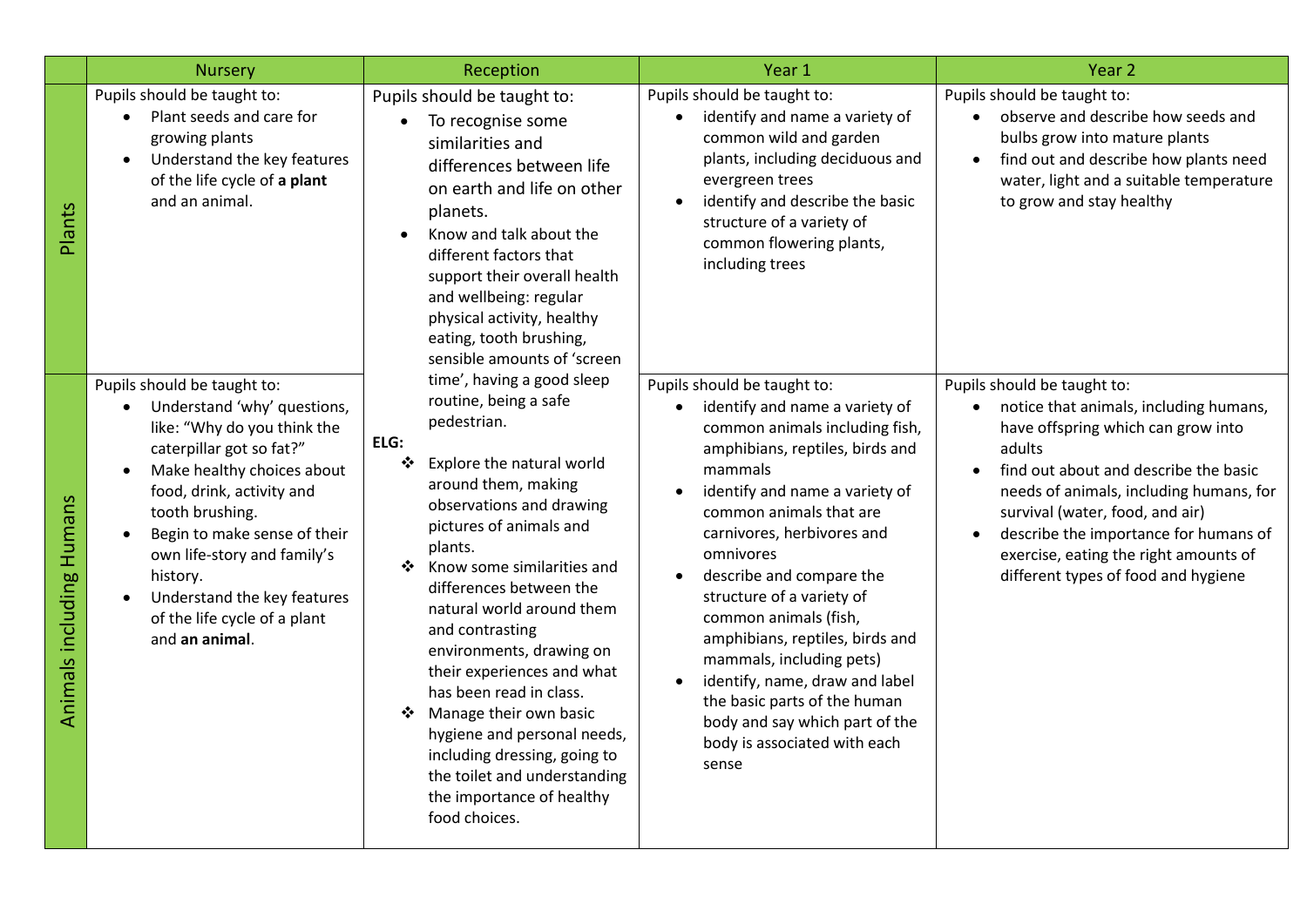|                                        | <b>Nursery</b>                                                                                                                                 | Reception                                                                                                                                                                                                                                                                                                                                                                                                                                                                | Year 1                                                                                                                                                                | Year 2                                                                                                                                                                                                                                                                                                                                                                                                                                                                                                                                                                                                                                                                    |
|----------------------------------------|------------------------------------------------------------------------------------------------------------------------------------------------|--------------------------------------------------------------------------------------------------------------------------------------------------------------------------------------------------------------------------------------------------------------------------------------------------------------------------------------------------------------------------------------------------------------------------------------------------------------------------|-----------------------------------------------------------------------------------------------------------------------------------------------------------------------|---------------------------------------------------------------------------------------------------------------------------------------------------------------------------------------------------------------------------------------------------------------------------------------------------------------------------------------------------------------------------------------------------------------------------------------------------------------------------------------------------------------------------------------------------------------------------------------------------------------------------------------------------------------------------|
| and their Habitats<br>Things<br>Living | Pupils should be taught to:<br>begin to understand the<br>need to respect and care<br>for the natural<br>environment and all living<br>things. | Pupils should be taught to:<br>to recognise some similarities<br>and differences between life<br>on earth and life on other<br>planets.<br>explore the natural world<br>$\bullet$<br>around them.<br>describe what they see, hear<br>٠<br>and feel whilst outside.<br>recognise some environments<br>that are different to the one in<br>which they live.                                                                                                                |                                                                                                                                                                       | Pupils should be taught to:<br>explore and compare the differences<br>between things that are living, dead, and<br>things that have never been alive<br>identify that most living things live in<br>habitats to which they are suited and<br>describe how different habitats provide<br>the basic needs of different kinds of<br>animals and plants, and how they<br>depend on each other<br>identify and name a variety of plants and<br>animals in their habitats, including<br>micro-habitats<br>describe how animals obtain their food<br>from plants and other animals, using the<br>idea of a simple food chain, and identify<br>and name different sources of food |
| Change<br>Seasonal                     |                                                                                                                                                | Pupils should be taught to:<br>explore the natural world<br>around them.<br>describe what they see, hear<br>and feel whilst outside.<br>to understand that the<br>weather changes with the<br>different seasons.<br>understand the effect of<br>changing seasons on the<br>natural world around them.<br>ELG:<br>❖<br>Understand some important<br>processes and changes in the<br>natural world around them,<br>including the seasons and<br>changing states of matter. | Pupils should be taught to:<br>observe changes across the four<br>seasons<br>observe and describe weather<br>associated with the seasons and<br>how day length varies |                                                                                                                                                                                                                                                                                                                                                                                                                                                                                                                                                                                                                                                                           |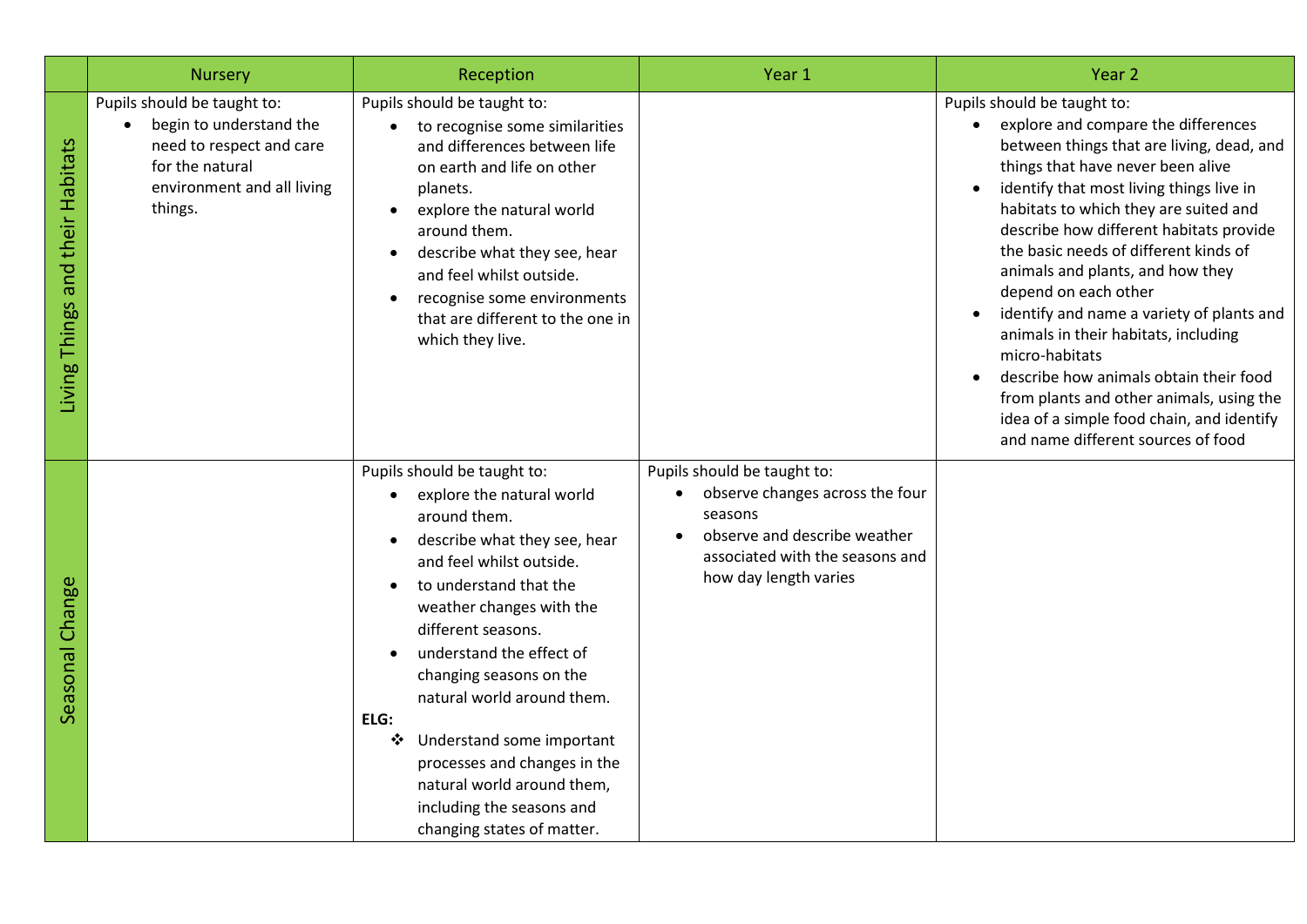|                    | <b>Nursery</b>                                                                                                                                                                                                                                                                                            | Reception                                               | Year 1                                                                                                                                                                                                                                                                                                                                                                                                                                    | Year 2                                                                                                                                                                                                                                                                                                                                                                   |
|--------------------|-----------------------------------------------------------------------------------------------------------------------------------------------------------------------------------------------------------------------------------------------------------------------------------------------------------|---------------------------------------------------------|-------------------------------------------------------------------------------------------------------------------------------------------------------------------------------------------------------------------------------------------------------------------------------------------------------------------------------------------------------------------------------------------------------------------------------------------|--------------------------------------------------------------------------------------------------------------------------------------------------------------------------------------------------------------------------------------------------------------------------------------------------------------------------------------------------------------------------|
| <b>Forces</b>      | Pupils should be taught to:<br>Explore and talk about<br>$\bullet$<br>different forces they can<br>feel.                                                                                                                                                                                                  | Pupils should be taught to:<br>To understand some       |                                                                                                                                                                                                                                                                                                                                                                                                                                           |                                                                                                                                                                                                                                                                                                                                                                          |
| Everyday Materials | Pupils should be taught to:<br>Use all their senses in<br>hands-on exploration of<br>natural materials.<br>Explore collections of<br>materials with similar<br>and/or different<br>properties.<br>Explore how things work.<br>Talk about the differences<br>between materials and<br>changes they notice. | important processes and<br>changes in states of matter. | Pupils should be taught to:<br>distinguish between an object<br>and the material from which it is<br>made<br>identify and name a variety of<br>everyday materials, including<br>wood, plastic, glass, metal,<br>water and rock<br>describe the simple physical<br>properties of a variety of<br>everyday material<br>compare and group together a<br>variety of everyday materials on<br>the basis of their simple physical<br>properties | Pupils should be taught to:<br>identify and compare the suitability of<br>$\bullet$<br>a variety of everyday materials,<br>including wood, metal, plastic, glass,<br>brick, rock, paper and cardboard for<br>particular uses<br>find out how the shapes of solid<br>objects made form some materials<br>can be changed by squashing,<br>bending, twisting and stretching |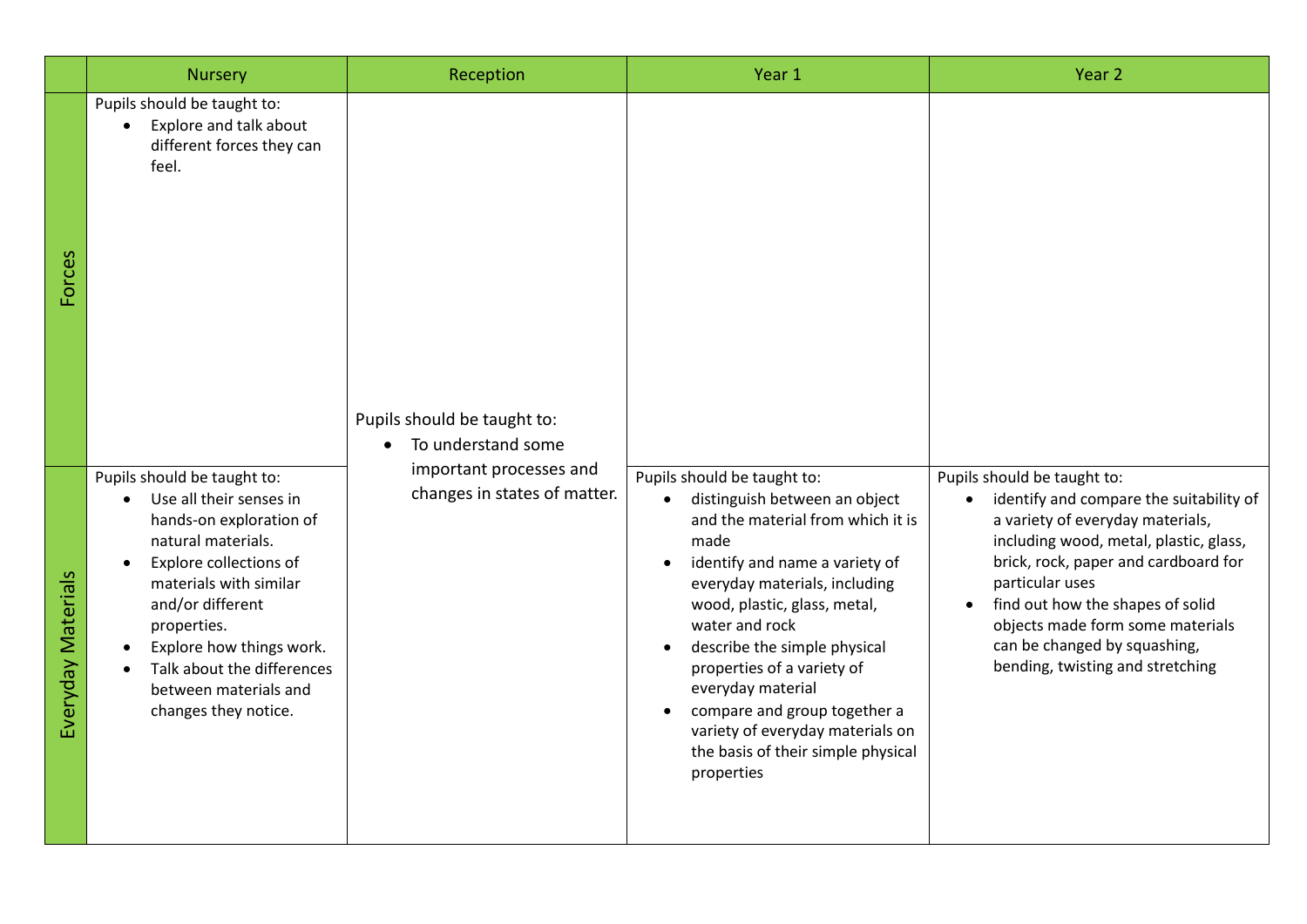|       | Year <sub>3</sub>                                                                                                                                                                                                                                                                                                                                                                                                                                                                                    | Year 4                                                                                                                                                                                                                                                                                                                                                                                                                                                                                                        | Year <sub>5</sub> | Year <sub>6</sub>                                                                                                                                                                                                                                                                                                                                                                                                                                                                                                                                      |
|-------|------------------------------------------------------------------------------------------------------------------------------------------------------------------------------------------------------------------------------------------------------------------------------------------------------------------------------------------------------------------------------------------------------------------------------------------------------------------------------------------------------|---------------------------------------------------------------------------------------------------------------------------------------------------------------------------------------------------------------------------------------------------------------------------------------------------------------------------------------------------------------------------------------------------------------------------------------------------------------------------------------------------------------|-------------------|--------------------------------------------------------------------------------------------------------------------------------------------------------------------------------------------------------------------------------------------------------------------------------------------------------------------------------------------------------------------------------------------------------------------------------------------------------------------------------------------------------------------------------------------------------|
| Light | Pupils should be taught to:<br>recognise that they need light in<br>$\bullet$<br>order to see things and that the<br>dark is the absence of light<br>notice that light is reflected<br>from surfaces<br>recognise that light from the<br>sun can be dangerous and that<br>they there are ways to protect<br>their eyes<br>recognise that shadows are<br>formed when the light from a<br>light source is blocked by a solid<br>object<br>find patterns in the way that<br>the size of shadows changes |                                                                                                                                                                                                                                                                                                                                                                                                                                                                                                               |                   | Pupils should be taught to:<br>recognise that light appears to<br>$\bullet$<br>travel in straight lines<br>use the idea that light travels<br>in straight lines explain that<br>objects are seen because they<br>give out or reflect light into<br>the eye<br>explain that we see things<br>because light travels from<br>light sources to our eyes or<br>from light sources to objects<br>and then to our eyes<br>use the idea that light travels<br>in straight lines to explain why<br>shadows have the same shape<br>as the objects that cast them |
| Sound |                                                                                                                                                                                                                                                                                                                                                                                                                                                                                                      | Pupils should be taught to:<br>identify how sounds are made,<br>associating some of them with<br>something vibrating<br>recognise that vibrations from<br>sounds travel through a<br>medium to the ear<br>find patterns between the pitch<br>of a sound and features of the<br>object that produced it<br>find patterns between the<br>volume of a sound and the<br>strength of the vibrations that<br>produced it<br>recognise that sounds get<br>fainter as the distance from the<br>sound source increases |                   |                                                                                                                                                                                                                                                                                                                                                                                                                                                                                                                                                        |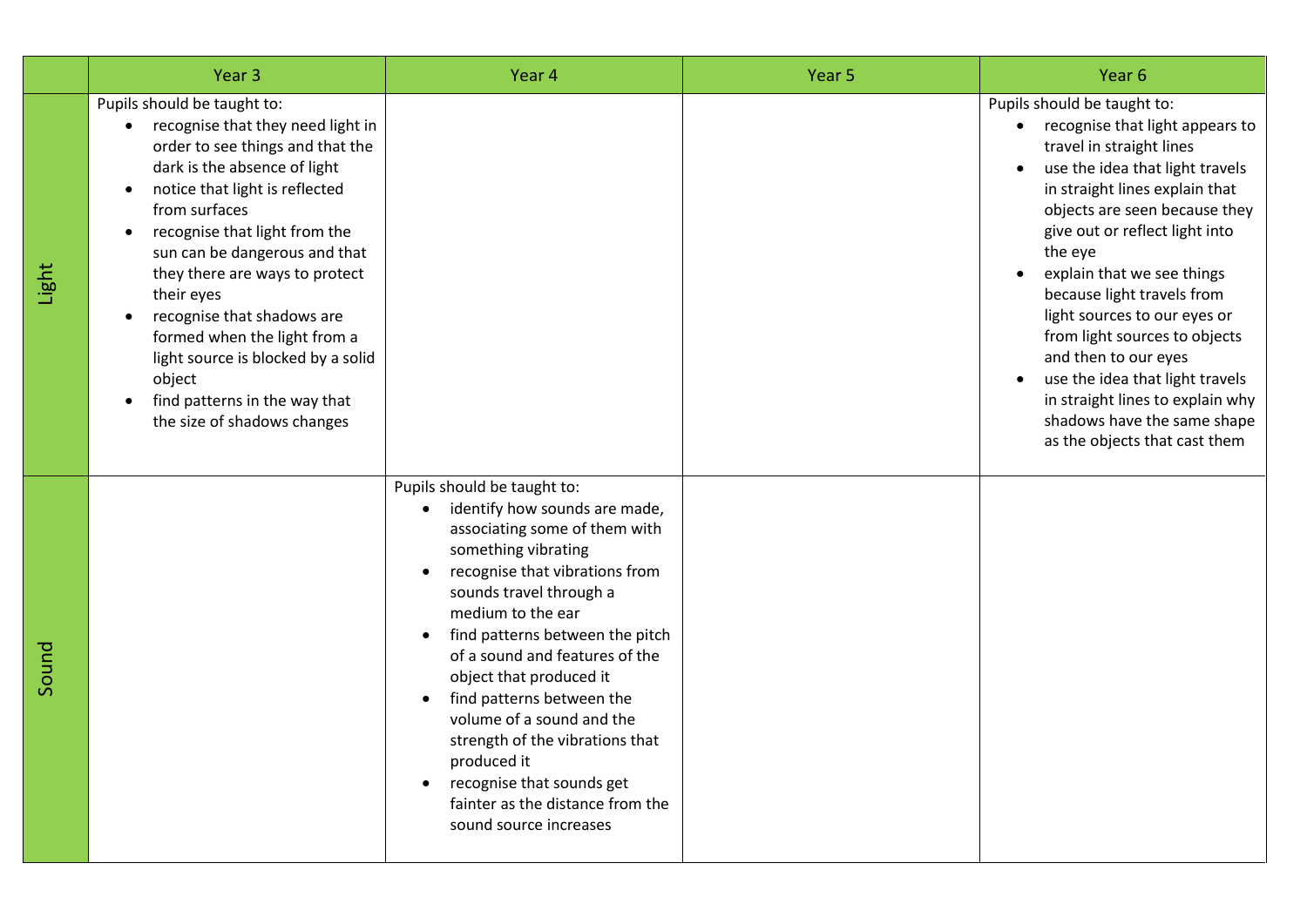|                                     | Year <sub>3</sub>                                                                                                                                                                                                                                                                                                                                                                                                                | Year 4                                                                                                                                                                                                                                                                                                                                                                                        | Year 5                                                                                                                                                                                                                                   | Year <sub>6</sub>                                                                                                                                                                                                                                                                                                                                                                              |
|-------------------------------------|----------------------------------------------------------------------------------------------------------------------------------------------------------------------------------------------------------------------------------------------------------------------------------------------------------------------------------------------------------------------------------------------------------------------------------|-----------------------------------------------------------------------------------------------------------------------------------------------------------------------------------------------------------------------------------------------------------------------------------------------------------------------------------------------------------------------------------------------|------------------------------------------------------------------------------------------------------------------------------------------------------------------------------------------------------------------------------------------|------------------------------------------------------------------------------------------------------------------------------------------------------------------------------------------------------------------------------------------------------------------------------------------------------------------------------------------------------------------------------------------------|
| Living Things and their<br>Habitats | Pupils should be taught to:<br>identify and describe the functions of<br>different parts of flowering plants:                                                                                                                                                                                                                                                                                                                    | Pupils should be taught to:<br>recognise that living things can<br>$\bullet$<br>be grouped in a variety of ways<br>explore and use classification<br>$\bullet$<br>keys to help group, identify and<br>name a variety of living things in<br>their local and wider<br>environment<br>recognise that environments<br>can change and that this can<br>sometimes pose dangers to<br>living things | Pupils should be taught to:<br>describe the differences in<br>$\bullet$<br>the life cycles of a<br>mammal, and amphibian,<br>an insect and a bird<br>second objective seen<br>$\bullet$<br>below in line with plants<br>topic of Year 3. | Pupils should be taught to:<br>describe how living things are<br>$\bullet$<br>classified into broad groups<br>according to common<br>observable characteristics<br>and based on similarities and<br>differences, including micro-<br>organisms, plants and<br>animals<br>give reasons for classifying<br>plants and animals based on<br>specific characteristics                               |
| Plants                              | roots, stem/trunk, leaves and flowers<br>explore the requirements of plants for<br>life and growth (air, light, water,<br>nutrients from soil, and room to grow)<br>and how they vary from plant to plant<br>investigate the way in which water is<br>transported within plants<br>explore the part that flowers play in<br>the life cycle of flowering plants,<br>including pollination, seed formation<br>sand seed dispersal. |                                                                                                                                                                                                                                                                                                                                                                                               | Pupils should be taught to:<br>describe the life process of<br>reproduction in some<br>plants and animals                                                                                                                                |                                                                                                                                                                                                                                                                                                                                                                                                |
| acluding Humans<br>Animals          | Pupils should be taught to:<br>identify that animals, including<br>humans, need the right types and<br>amount of nutrition, and that they<br>cannot make their own food; they get<br>nutrition from what they eat<br>identify that humans and some other<br>animals have skeletons and muscles<br>for support, protection an movement                                                                                            | Pupils should be taught to:<br>describe the simple functions of<br>the basic parts of the digestive<br>system in humans<br>identify the different types of<br>$\bullet$<br>teeth in humans and their<br>simple functions<br>construct and interpret a<br>$\bullet$<br>variety of food chains,<br>identifying producers, predators<br>and prey                                                 | Pupils should be taught to:<br>describe the changes as<br>humans develop to old age                                                                                                                                                      | Pupils should be taught to:<br>identify and name the main<br>parts of the human<br>circulatory system, describe<br>the functions of the heart,<br>blood vessels and blood<br>recognise the impact of diet,<br>exercise, drugs and lifestyle<br>on the way their bodies<br>function<br>describe the ways in which<br>nutrients and water are<br>transported within animals,<br>including humans |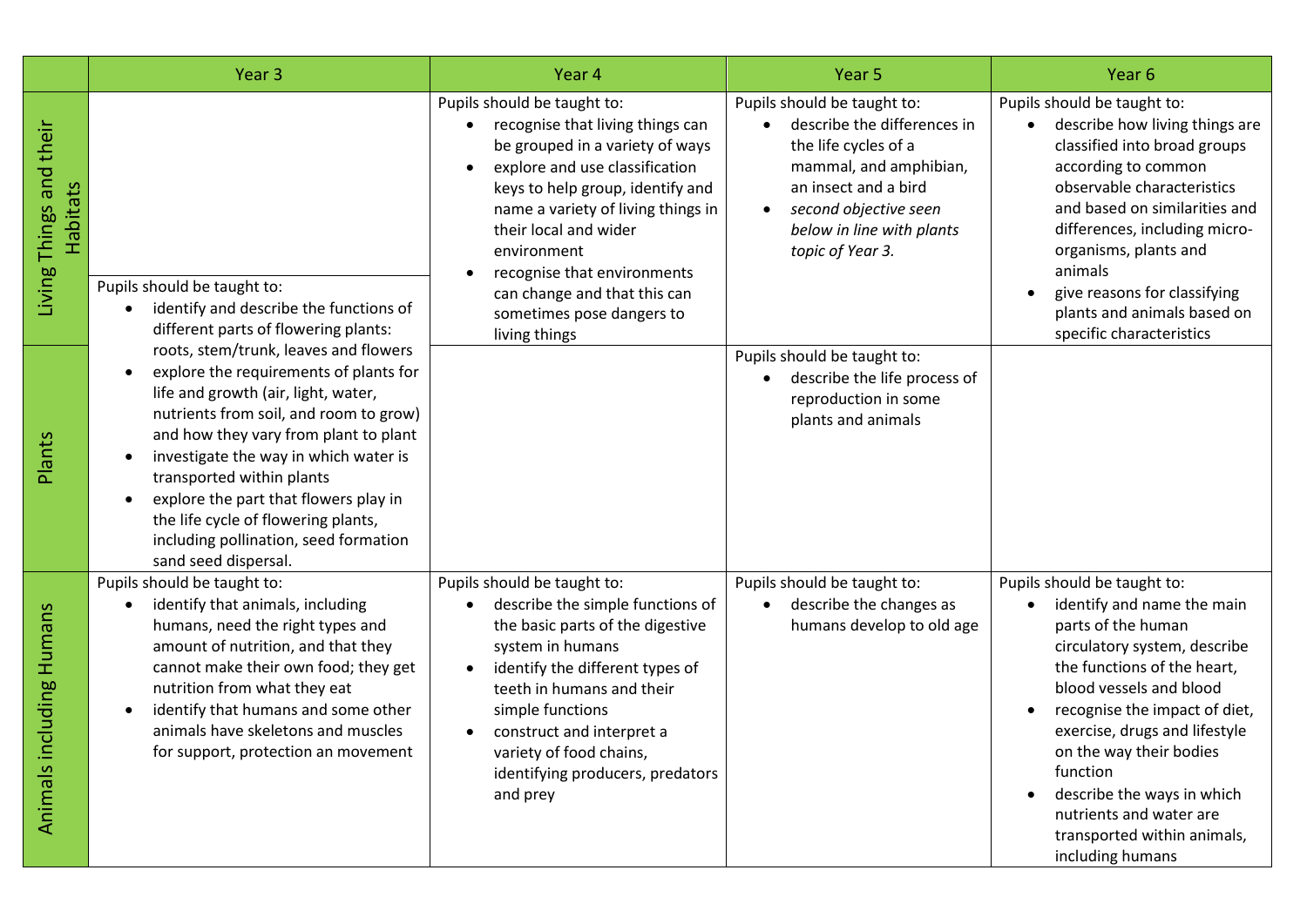|                 | Year <sub>3</sub>                                                                                                                                                                                                                                                                                                                                                                                                                                                                                                                                                                                                                      | Year 4 | Year <sub>5</sub>                                                                                                                                                                                                                                                                                                                                                                                                                                                     | Year <sub>6</sub> |
|-----------------|----------------------------------------------------------------------------------------------------------------------------------------------------------------------------------------------------------------------------------------------------------------------------------------------------------------------------------------------------------------------------------------------------------------------------------------------------------------------------------------------------------------------------------------------------------------------------------------------------------------------------------------|--------|-----------------------------------------------------------------------------------------------------------------------------------------------------------------------------------------------------------------------------------------------------------------------------------------------------------------------------------------------------------------------------------------------------------------------------------------------------------------------|-------------------|
| Earth and Space |                                                                                                                                                                                                                                                                                                                                                                                                                                                                                                                                                                                                                                        |        | Pupils should be taught to:<br>describe the movement of the<br>$\bullet$<br>Earth, and other planets,<br>relative to the Sun<br>describe the movement of the<br>Moon relative to the Earth<br>describe the Sun, Earth and<br>Moon as approximately<br>spherical bodies<br>use the idea of the Earth's<br>rotation to explain day and<br>night and the apparent<br>movement of the sun across<br>the sky                                                               |                   |
| Forces          | Pupils should be taught to:<br>compare how things move on<br>different surfaces<br>notice that some forces need<br>contact between two object,<br>but magnetic forces can act<br>from a distance<br>observe how magnets attract<br>or repel each other and attract<br>some materials and not others<br>compare and group together a<br>variety of everyday materials<br>on the basis on whether they<br>are attracted to a magnet, and<br>identify some magnetic<br>materials<br>describe magnets as having<br>two poles<br>predict whether two magnets<br>will attract or repel each<br>other, depending on which<br>poles are facing |        | Pupils should be taught to:<br>explain that unsupported<br>$\bullet$<br>objects fall towards the Earth<br>because of the force of gravity<br>acting between the Earth and<br>the falling object<br>identify the effects of air<br>resistance, water resistance<br>and friction, that act between<br>moving surfaces<br>recognising that some<br>$\bullet$<br>mechanisms, including levers,<br>pulleys and gears, allow a<br>smaller force to have a greater<br>effect |                   |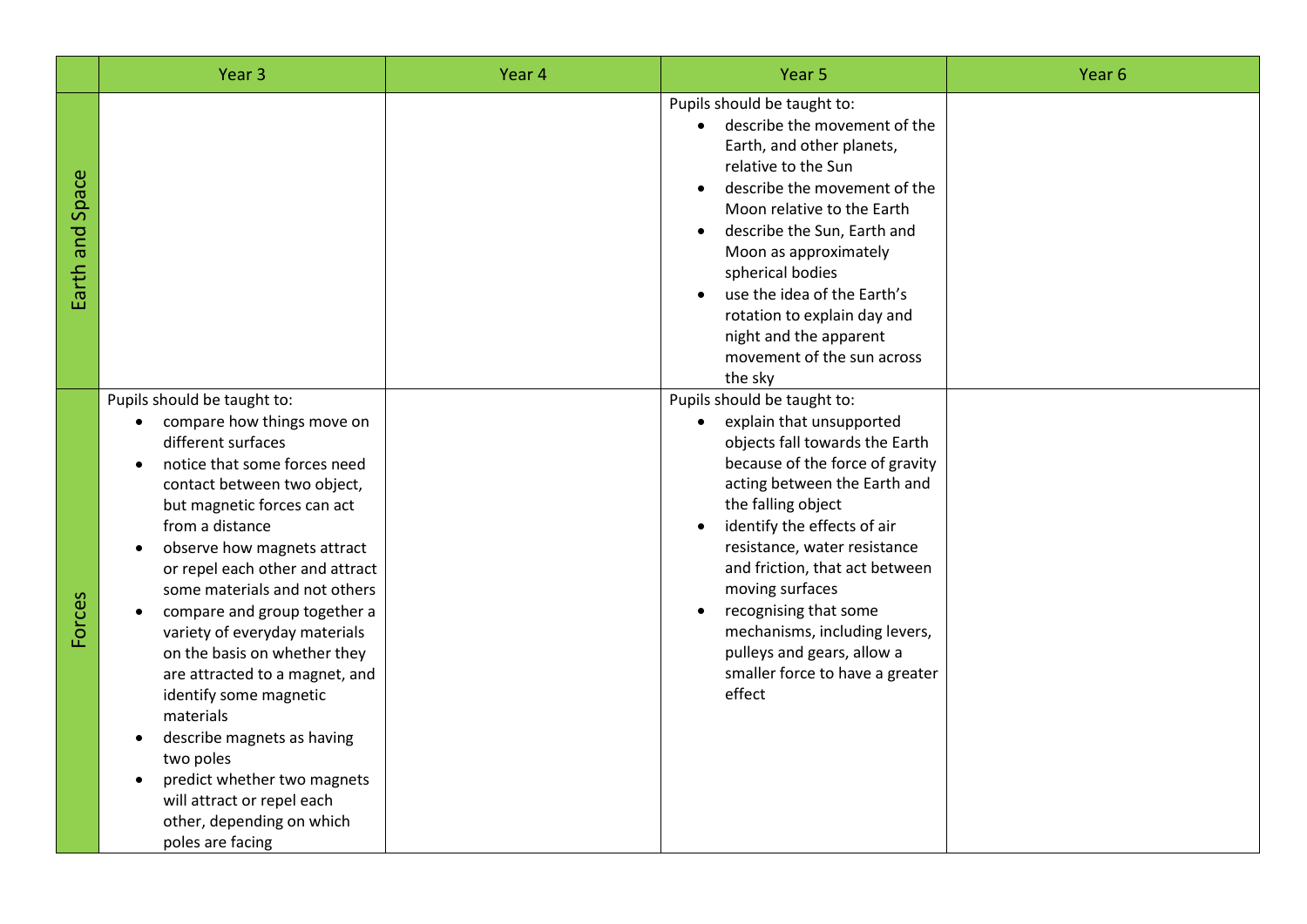|                              | Year <sub>3</sub> | Year 4                                                                                                                                                                                                                                                                                                                                                                                                                                                                                                                                                                                                                                                                              | Year 5 | Year <sub>6</sub>                                                                                                                                                                                                                                                                                                                                                                                                                                                                                                 |
|------------------------------|-------------------|-------------------------------------------------------------------------------------------------------------------------------------------------------------------------------------------------------------------------------------------------------------------------------------------------------------------------------------------------------------------------------------------------------------------------------------------------------------------------------------------------------------------------------------------------------------------------------------------------------------------------------------------------------------------------------------|--------|-------------------------------------------------------------------------------------------------------------------------------------------------------------------------------------------------------------------------------------------------------------------------------------------------------------------------------------------------------------------------------------------------------------------------------------------------------------------------------------------------------------------|
| Electricity                  |                   | Pupils should be taught to:<br>identify common appliances that<br>$\bullet$<br>run on electricity<br>consult a simple series electrical<br>circuit, identifying and naming its<br>basic parts, including cells, wires,<br>bulbs, switches and buzzers<br>identify whether or not a lamp<br>will light in a simple series circuit,<br>based on whether or not the<br>lamp is part of a complete loop<br>with a battery<br>recognise that a switch opens<br>and closes a circuit and associate<br>this with whether or not al lamps<br>lights in a simple series circuit<br>recognise some common<br>conductors and insulators, and<br>associate metals with being good<br>conductors |        | Pupils should be taught to:<br>associate the brightness of a lamp or<br>$\bullet$<br>the volume of a buzzer with the<br>number and voltage of cells used in<br>the circuit<br>compare and give reasons for<br>$\bullet$<br>variations in how components<br>function, including the brightness of<br>bulbs, the loudness of buzzers and<br>the on/off position of switches<br>use/recognised symbols when<br>representing a simple circuit in a<br>diagram                                                         |
| Evolutionary and Inheritance |                   |                                                                                                                                                                                                                                                                                                                                                                                                                                                                                                                                                                                                                                                                                     |        | Pupils should be taught to:<br>recognise that living things have<br>$\bullet$<br>changed over time and that fossils<br>provide information about living<br>things that inhabited the Earth<br>millions of years ago<br>recognise that living things produce<br>offspring of the same kind, but<br>normally offspring vary and are not<br>identical to their parents<br>identify how animals and plants are<br>adapted to suit their environment in<br>different ways and that adaptation<br>may lead to evolution |